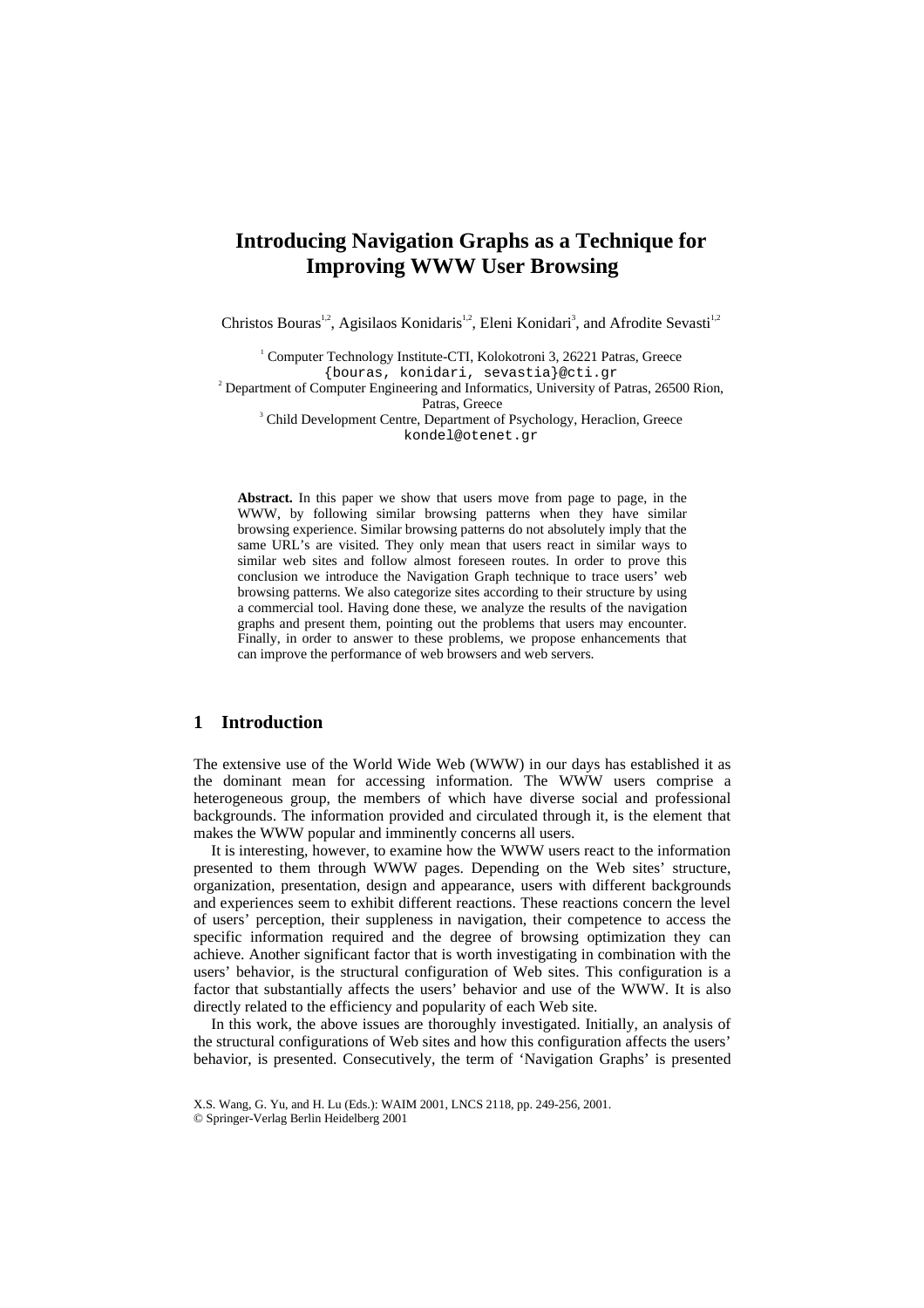and thoroughly defined. WWW users' behavior is then examined with respect to the corresponding Navigation Graphs' formation. Based on the latter, the navigating behavior of groups of users with diverse characteristics is being traced, categorized and analyzed. Finally enhancements and improvements to the current organization of Web Sites and the WWW, with respect to the users' needs and gain are suggested.

## **2 Web Site Mapping**

The WWW as we know it today consists of an impressive amount of Web Sites, each one of which comprises of a set of Web pages, containing a varying number of hyperlinks to other resources. From the early stages of the WWW's expansion, there have been attempts to visualize the internal organization of Web Sites and their interconnection in the WWW. These attempts were initiated by the ascertained problems of Web navigation and aspired to conclude to methods for moderating those problems. Here, a short reference will be made to those navigation problems that consist common knowledge among the users and developers of Web Sites.

According to [1], the two major navigation problems on a World Wide Web site are:

- − **disorientation:** the tendency to lose sense of location and direction in a non-linear environment
- − **cognitive overhead:** the additional effort and concentration necessary to maintain several tasks or trails at one time
- In [2] more problems of Web navigation are mentioned. These are:
- − **absence of physical context:** the reader sees only one page at a time
- − **increased need for graphical context cues:** the reader's idea of what the web site contains must be presented and reinforced on each page
- − **lack of control over the arrivals at one page:** the reader can arrive at any page by a variety of methods

| <b>Percentage of WWW users</b> | <b>Result reported</b>                       |
|--------------------------------|----------------------------------------------|
| 17.8%                          | Difficulty in finding pages already visited  |
| 8.8%                           | Difficulty in visualizing previous and futu- |
|                                | re WWW locations                             |
| 6.4 %                          | Difficulty in determining current location   |
| 87.7 %                         | Browsing the Web in an opportunistic         |
|                                | manner                                       |

**Table 1.** The results of a global WWW usability study

Many usability studies support the literature developed about Web navigation problems: according to [3], many users of the WWW cannot find pages already visited and cannot visualize where they are, or where they have been browsing. The results of a global WWW usability study [4] are shown in Table 1.

Another study ([5]) has shown that the 'Back' function of browsers is heavily used to return to a page, but that the history list is not. After all, the use of the history list doesn't resolve most navigation problems and does not contribute at all to the user's orientation within the pages of a Web site or within many visited Web sites.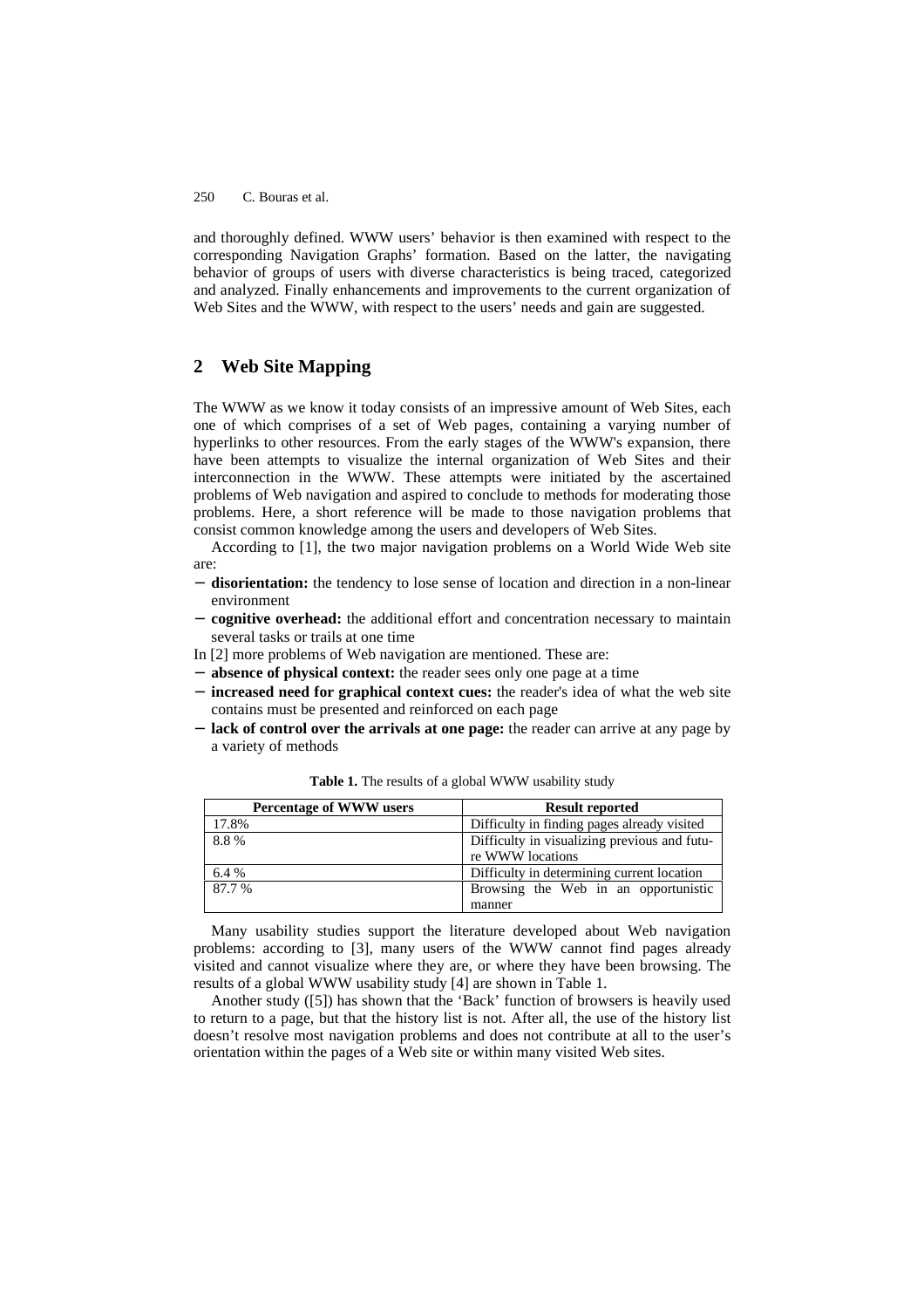In [6], it is clearly stated that people follow web links not only because of the page that might immediately be brought up but also because of some eventual set of pages they wish to see which may include, or may be found, inside the next linked page. This ascertainment shows that users often do not behave as the designer of a Web Site would want them to, and this causes poor utilization of the WWW.

In all the above cases, problems of Web navigation are being investigated and the Web users' behavior is analyzed. In most cases users have been asked questions and statistics have been produced according to their answers. In our case study, in the next paragraphs, users have only been asked one question. The question is:

− Do you consider yourself experienced or inexperienced?

The first step towards our analysis is site mapping and is described in the following section.

#### **2.1 Web Site Mapping Results**

In order for our experimental results to be produced, we used the log files of an HTTP proxy server over a period of one week. The population of the users that were connected to the WWW through our proxy server was dissimilar, with respect to the users' navigational experience, age and interests. The emerging log files contained approximately 1500 different Web Sites and 100 different users.

From these log files, all different Web Sites were extracted and their Site Maps were created using the I/O/D 4 Web Stalker [11]. The diagrams that occurred were then categorized according to their graphical representation and properties. From this indicative, extended sample of Web Sites, four categories of Web Sites were identified:

- 1. **Linear Web Sites.** This was one of the most rare cases of Web Site structure. In this category of Web Sites, all the site's pages contain a unique hyperlink to another page. Therefore, there is only one way to 'arrive' to a page and one way to 'depart' from it.
- 2. **Star-like Web Sites.** In this category of Web Sites, a central Web page (which is usually the home page of each Web Site) contains hyperlinks to all the other pages of the Site. The rest of the pages are only one 'hop' away from the home page and two 'hops' away from one another.
- 3. **Coherent Web Sites.** In this category of Web Sites, all pages contain hyperlinks to many of the other pages of the Site. The degree of coherency increases with the number of links existent among the pages of the Web Site.
- 4. **Non-structured Web Sites.** This category contains Web Sites that do not have a special pattern of Site Map. For these cases of Web Sites, the hyperlinks among pages do not follow any rules and have been incidentally created, according to the Web Site's developer needs. Such a Web Site can have a random Site Map layout, of any shape and structure.

Of course several existent Web Sites have a hybrid structure. In fact, the most popular configuration is that of the coherent Web Site with star-like components.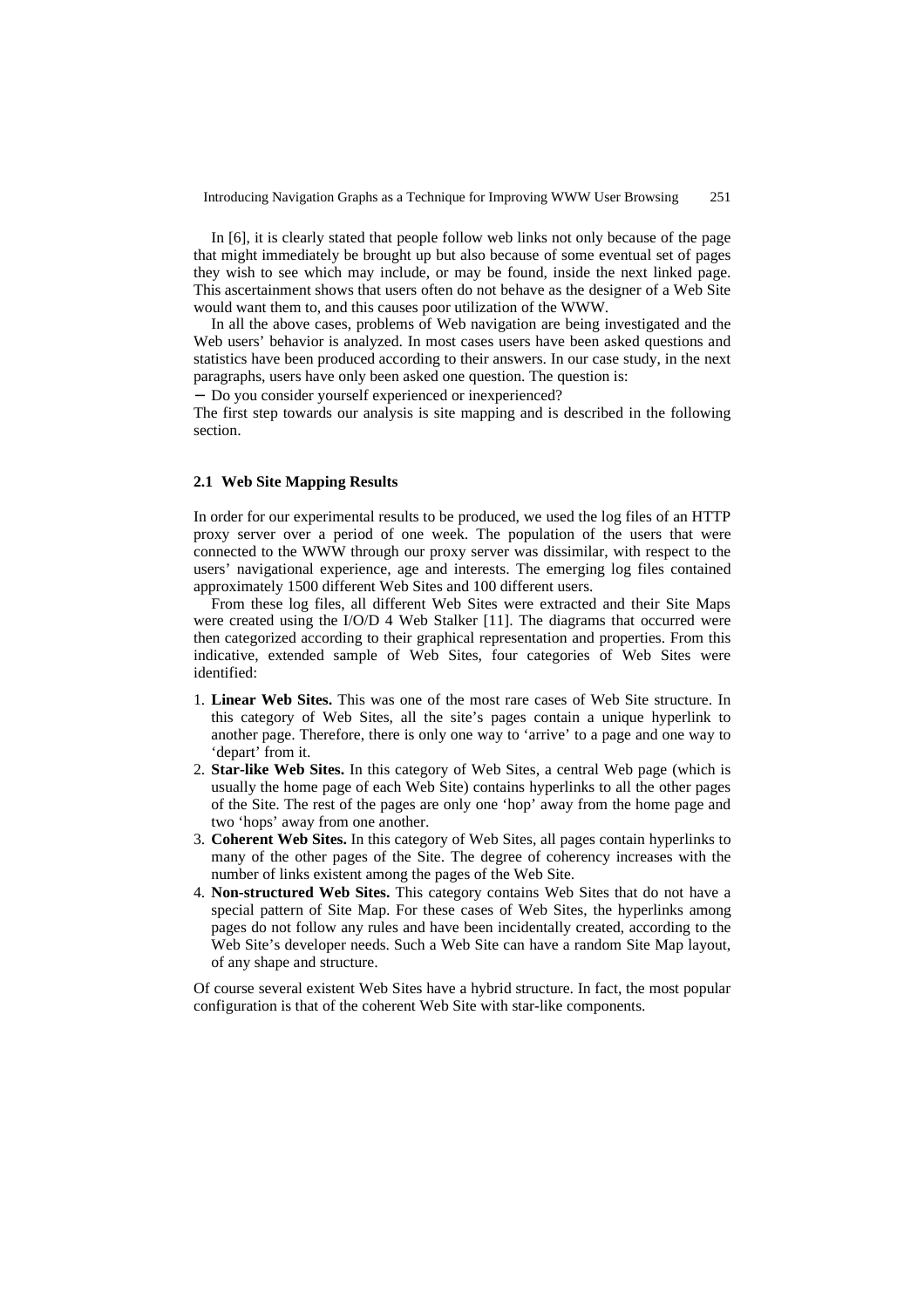## **3 Navigation Graphs**

Based on the categorization of Web Sites already presented, we can now proceed to the analysis of the users' navigational behavior. There are several already implemented tools that can be used to follow the trail of a Web user and record it. Most of these tools "translate" the user's actions into a directed graph that consists of nodes and arrows.

In [7] the authors have developed a prototype system called 'Footprints' which allows the tracing of users behavior while navigating in existent Web Sites. Internet Cartographer [8] is an application that works alongside the Web browser to classify and map all pages visited by the user. The map can also be used to find Web sites. SurfSerf [9] is another helper application that produces two-dimensional graphs of the Web browsing procedure. It demonstrates the structure of the sites visited and how they are linked together. Natto View [10] is a dynamic 3D visualization tool of the Web and finally, WebPath is another tool that visualizes the users' navigation, thoroughly described in [3].

### **3.1 Navigation Graphs' Definition**

We have introduced a special methodology in order to visualize the vague concept of navigation in the WWW. This methodology consists of the use of what we call "Navigation Graphs" (NG).



**Fig. 1.** A Navigation Graph

NGs are graphs that are able to picture the whole procedure of WWW navigation. For the formation of a NG, the URLs written in the navigation bar of the users' browser are taken into consideration in order of appearance.

In our NG notation, visits to pages within a site are represented as ovals, visits to new sites as circles and movements as directed lines (arrows). In Figure 1, all visited pages within a certain site are enclosed inside a perimeter line. Everything inside this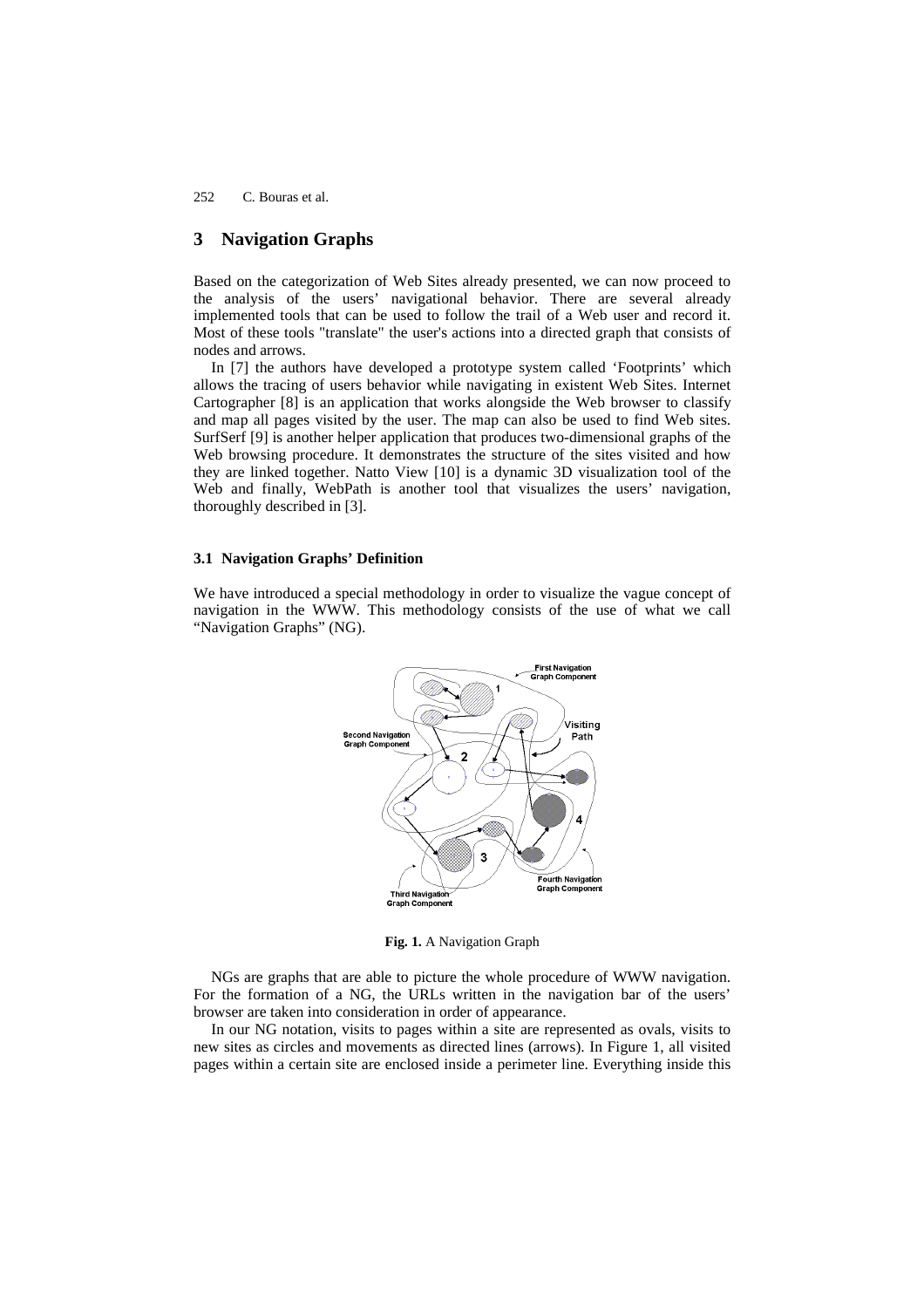line is a NG component that can be examined separately. Another element of Figure 1 is the curved line that connects the visited pages and is defined as the Visiting Path (VP). The arrows that connect NG components are defined as the backbone of the VP.

#### **3.2 Connections between NG Components**

For our analysis in this work, we have chosen to study a NG that consists of all four possible Web site structures, starting with a component with hybrid Web Site structure (coherent and star-like). This NG was chosen due to the evident popularity of this hybrid Web Site, together with the randomness of the rest of components of a NG. In the following section we will examine the VPs created by both inexperienced and experienced users in a NG that consists of the same components.

#### **3.3 The VP of an Inexperienced User**

The NG that we chose to examine is the one shown in Figure 2 (A). In the NG of Figure 2 (A) Site A is a Web Site that has the hybrid, coherent and star-like structure (a search engine in our case), Site B is a Web Site that is non-structured, Site C is a Web Site that has the linear structure and Site D is a Web site that has the coherent structure.



**Fig. 2.** The NG with the VP created by an inexperienced (A) and an experienced (B) user

The first observation made is that the VP consists of many loops. After observing similar loops in VPs of many inexperienced users, we have concluded that loops are a basic characteristic of Web behavior of inexperienced users. Of course loops are not always due to the user's lack of experience. It is clear that the structure of Site C (linear) is a structure that invokes loops independently of the user's experience. Consequently, many loops in non linear structured sites, and mostly loops in the backbone of the VP, are an indication of a Web user's lack of experience.

The topology of a NG's backbone is a very interesting result in our study. It is an indicator of user experience but also provides valuable hints on how a Web Site should be structured. In Figure 2 (A), one can see that the topology of the backbone of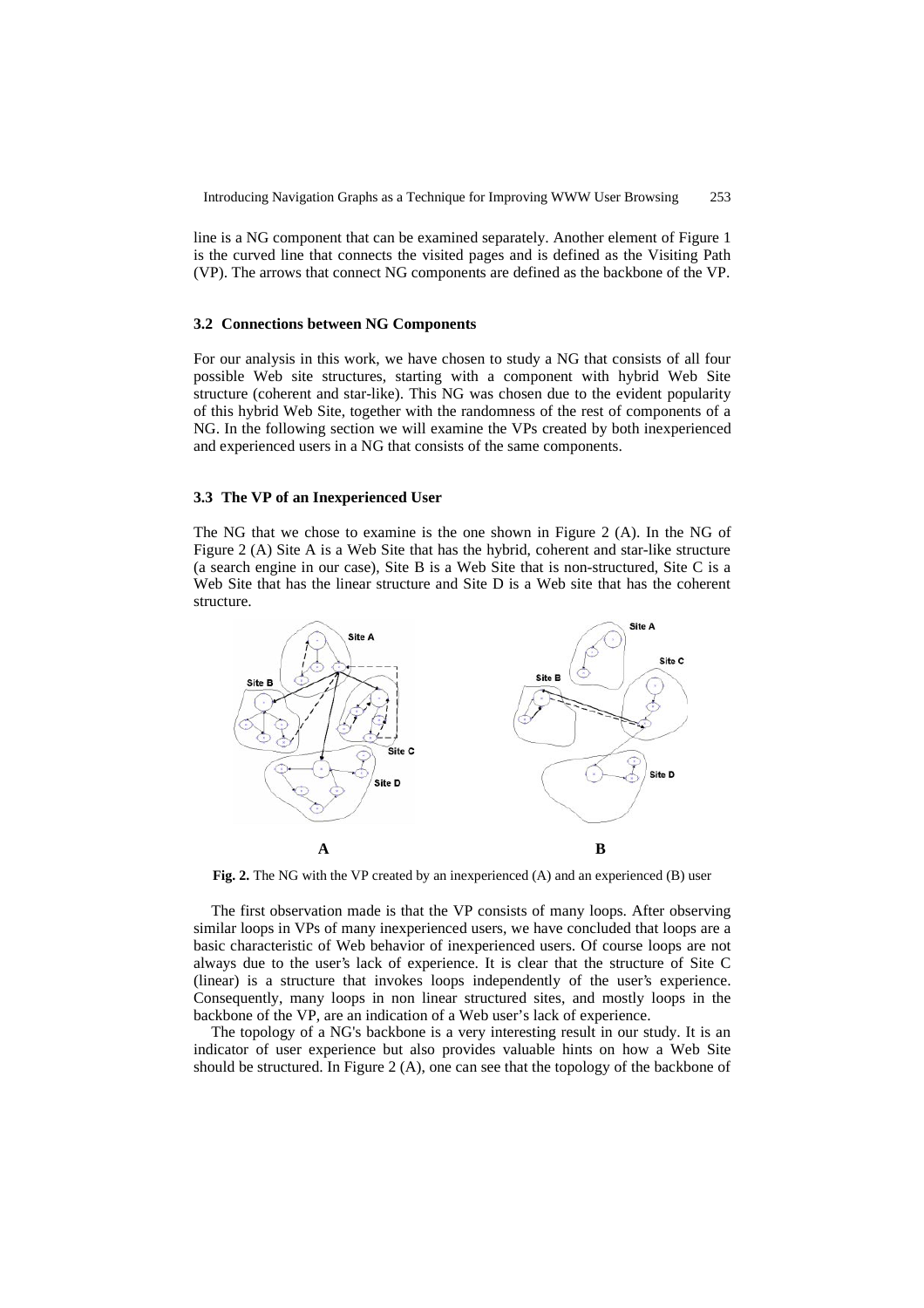the NG is star-like and the user is using the BACK button in order to return to the central node. This indicates that the user is using a certain page (most likely a Web search engine result page) as a basis for his/her navigation. This behavior is very common amongst WWW users (experienced or not). There are certain Web pages, or sites, that are the basis of many users' VPs. These sites may change from session to session, or even during a session. In our opinion this is an issue that has to be examined very carefully. It is commonly accepted that a substantial number of users, use certain pages as "milestones" in their navigation. These pages must be treated with special care both from the server's side and the client's side. A suggestion for this problem is given in following sections.

The NG of Figure 2 (A), also gives us an indication of the user's knowledge on browser capabilities. The usage frequency of the "Back" button is a metric of user inexperience. Regarding Figure 2 (A), it is obvious that the user takes advantage of the functionality of the "Back" button a lot (dashed lines). It is obvious that the user's browser belongs to the fourth browser generation, because it provides more than onestep-back capabilities, and the user is aware of that.

The use of the "Back" button is not always positive, in determining user experience. Inexperienced users tend to use the "Back" button of a browser more than it should be used. This can lead to loops and insufficient use of Web resources.

### **3.4 The VP of an Experienced User**

The VP of an experienced user will be examined briefly, and only for cross-reference purposes, namely to show the difference with the path derived from the inexperienced user. In the NG of Figure 2 (B), Web Sites A, B, C and D belong individually to the same categories as the ones represented in Figure 2 (A).

By comparing the NGs of Figures 2 (A) and (B), we can immediately conclude that the experienced user has fewer arrows, fewer loops, fewer pages visited. In other words, the user's VP is restricted with respect to that of the inexperienced users. Another interesting feature of the experienced user's NG is that it is not fully connected. The user has not used a hyperlink to move from Site A to site B. This means that the user has typed the URL of Site B directly into the Location Bar of his browser. This is another indication of the user's experience.

The only similarity that we can derive from the two NGs is the use of a page as a navigation "milestone". This is very important and leads us to believe that such pages are used by almost all users and, as already mentioned above, should be given special attention.

### **4 Results**

In this section we will present the results that were the outcome of the Proxy files analysis process, the site categorization technique and the NG formation of most of the user navigation patterns found in the proxy files. The results provided by the NG patterns are the following: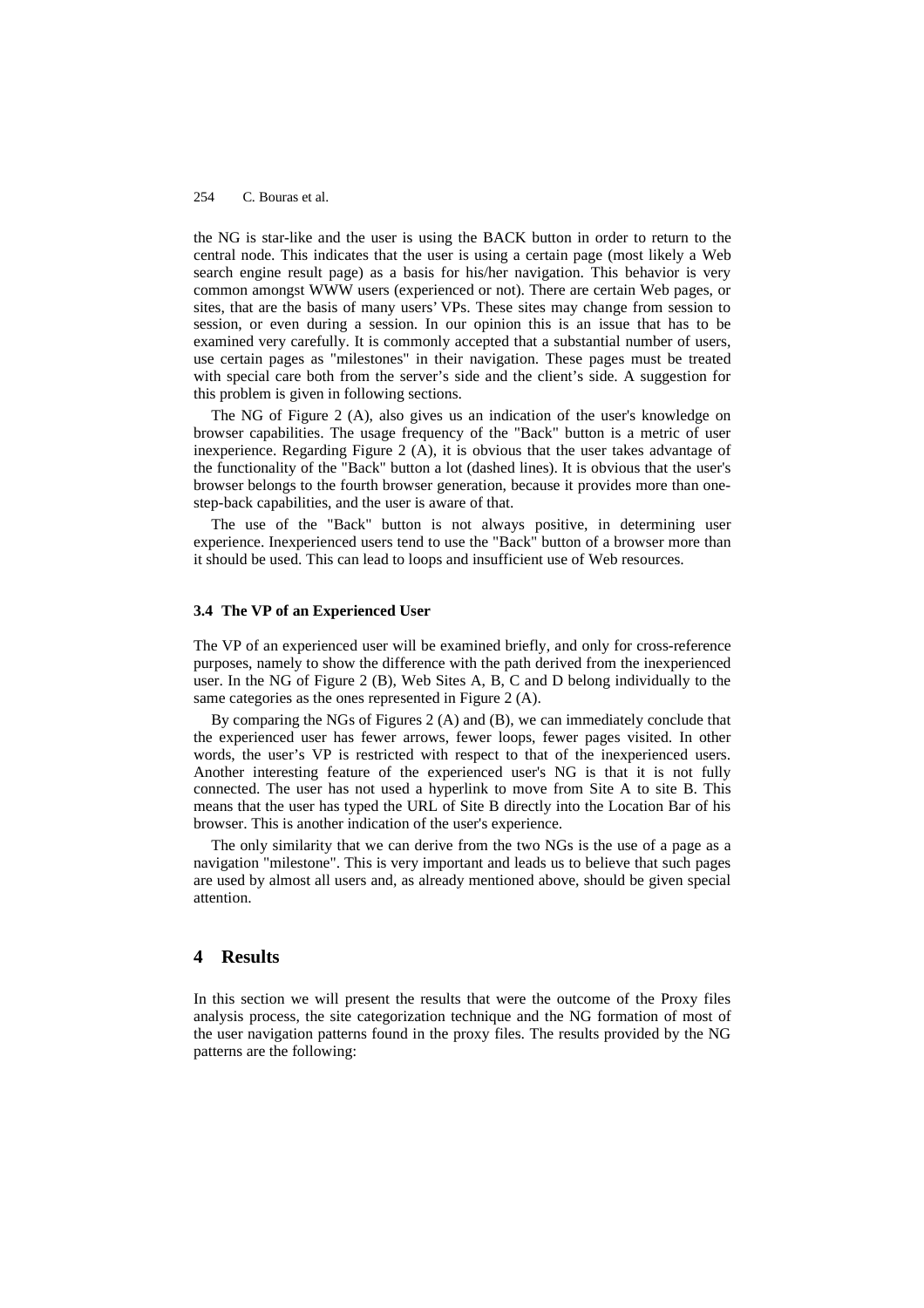- − Inexperienced users often fall into browsing loops
- − Inexperienced users use the "Back" button more often that experienced users
- − Experienced users type URL's almost as often as they use bookmarks
- − Both experienced and inexperienced users make the same browsing "mistakes" over and over
- − Both experienced and inexperienced users follow the same or similar browsing patterns many times. This means that they often visit the same site and move to the same "next" site

The results of our research would not be the same if we did not know in advance if a user was considered experienced or inexperienced. Browsing patterns can heavily rely on every user's perception abilities. It is obvious that a user can not be easily categorized as experienced or inexperienced. We were able to do this by asking the user in advance if he considered himself experienced or inexperienced. After forming the experienced users NGs we realized that most of them followed similar patterns. The same happened with inexperienced users. Only these NGs were taken into consideration in the results that were mentioned above. This was done in an attempt to eliminate any possible false answers by users.

### **5 Proposed Enhancements of the Web Navigation Procedure**

Our study of Web Navigation and Web Site structure with the use of NGs has led to some interesting ideas on how the whole WWW client-server model could be improved in order to facilitate the WWW users. The proposed enhancements apply to both clients and servers in the WWW. All the proposed enhancements aim at eliminating the users' browser problems that were the result of the Navigation Graph study. According to this general rule we propose enhancements that aim at making the user's browsing pattern as linear as possible since "loops" in navigation are not considered as a good practice. The proposed enhancements are the following:

- − **Automated bookmark creation**. In the case of inexperienced users help could be provided in the form of automatic creation of bookmarks based on NGs. A browser that used NGs to record users' browsing patterns would be able to create bookmarks, for the user. These bookmarks could be based on "milestone" pages and help users in future web browsing sessions.
- − **Help feature enhancement**. The use of NGs could lead to the provision of personalized help and tips. This would be possible since the browser would "know" by examining the user's NG about the problems that he/she may be encountering. This would result in the creation of personalized help and navigation tutorials.
- − **NG archiving**. This could lead to the provision of "reminders" that would examine the current NG and when finding a relation with an older one, pass information concerning possible next links to the user enabling him to choose.
- − **Client sided personalized statistics**. With the use of NGs browsers could provide personalized statistics, like how long a user has remained on a page or how often he/she has visited it.